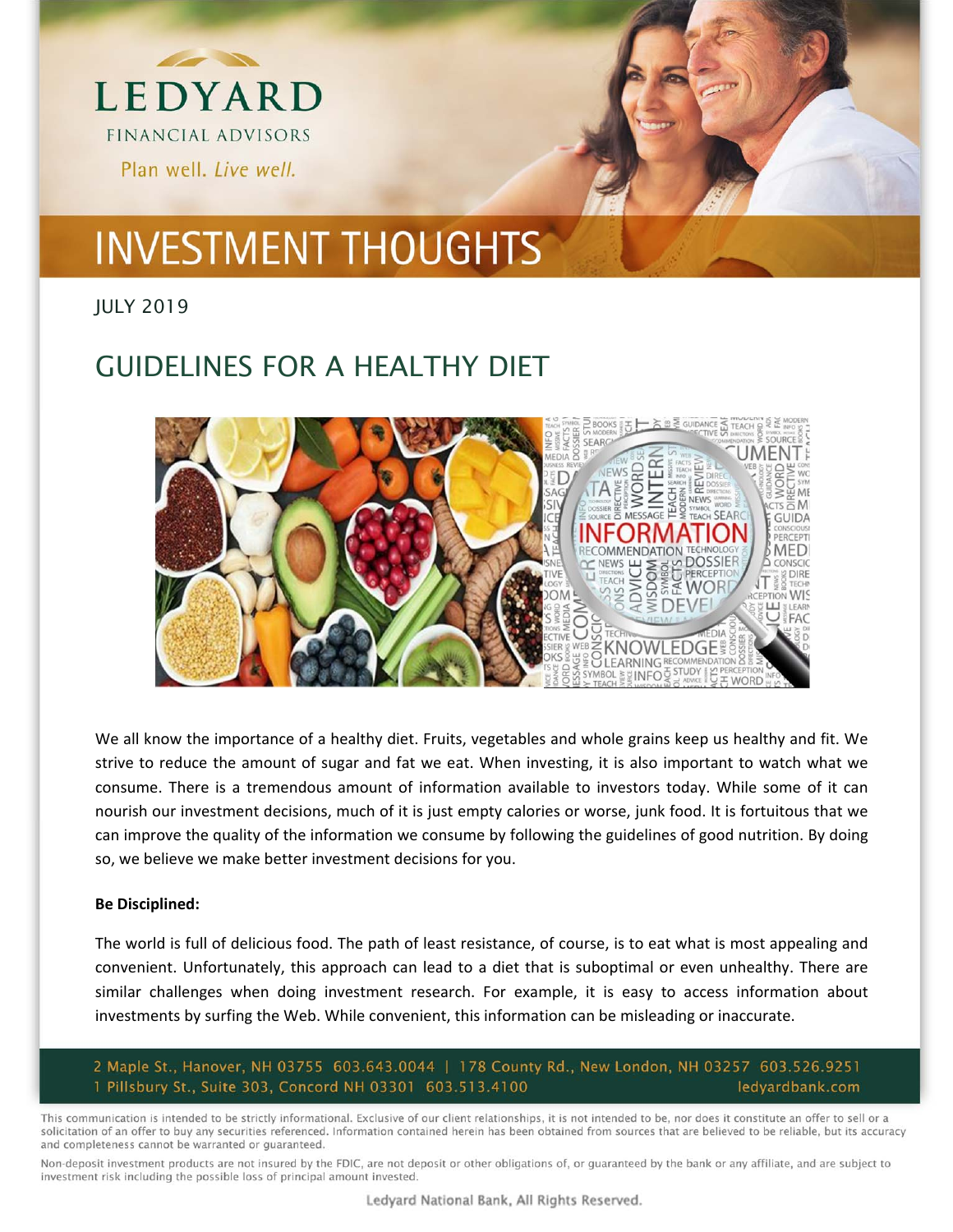## **INVESTMENT THOUGHTS**

At Ledyard Financial Advisors, we select our information sources carefully. We also have a process in place to review the quality of our information sources on a regular basis. These sources include firms that only work with professional investors and have significant resources devoted to providing high quality research. One of our providers is BCA Research. It is a leading provider of investment strategy advice. BCA has an experienced team of 65 research analysts located in seven offices. It has a strong record of providing prescient research dating back to the 1950s. Working with firms like BCA allows us to leverage our resources.

#### **Know its Origin:**

According to Trace One, over 90% of consumers believe it is important to know where their food comes from. This information is helpful because it provides clues about its quality. It is also important to know the origin of the information we rely on to make investment decisions. Many sources have objectives that differ from ours and may act out of self‐interest making the information they provide less reliable. Short sellers, for example, profit when a stock declines in value. They often write stories emphasizing the negatives so that a stock will fall. Analysts at investment banks write detailed reports recommending investors buy certain stocks. At the same time, they may earn fees from the same companies for selling their stock to investors to raise capital. This is a conflict of interest. There are many examples of how conflicts like this hurt investors.

We always consider the sources of our information to make sure they are credible and we do not depend on recommendations from firms that have conflicts of interest. Instead, we rely on information from independent firms. They receive compensation based solely on the quality of their information and recommendations. Their interests are aligned with ours.

#### **Avoid the Inner Aisles**

Health experts say that we should avoid the inner aisles of the supermarket. This is where stores display processed foods that contain too much sugar, salt, fat and artificial ingredients. As investors, we should also be wary of over processed information. It can become distorted as people with different objectives interpret and pass it along to others. These distortions may be unintentional due to behavioral biases. People have a tendency to interpret new evidence as confirmation of their existing beliefs. Psychologists call this confirmation bias. This bias can cause them to ignore facts and only pass along information that supports their point of view.

When possible, we like to analyze information before others process it to reduce the chance of such distortions. We review financial statements and listen to company conference calls. This allows us to learn how a company is doing directly from its management team. We also review economic and market data that comes directly from their sources.